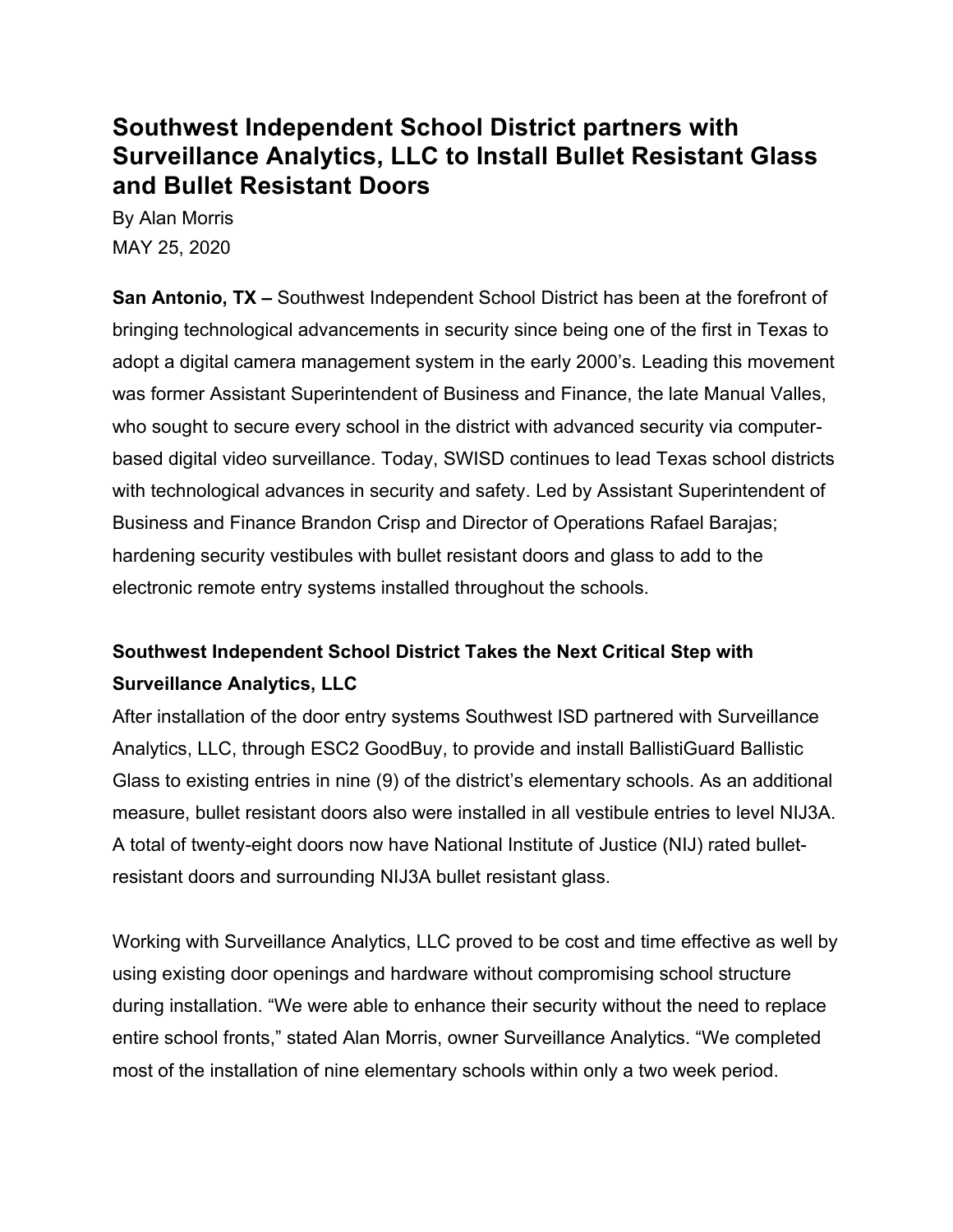We are dedicated to school safety and believe in helping schools and school districts gain security in an effective and efficient way."



*Hidden Cove Elementary After*



*Hidden Cover Before*

"We have always pursued the best technology and value for our safety and security enhancement initiative," stated Brandon Crisp. "Surveillance Analytics has shown to be a valuable partner in several security measures over the years and we would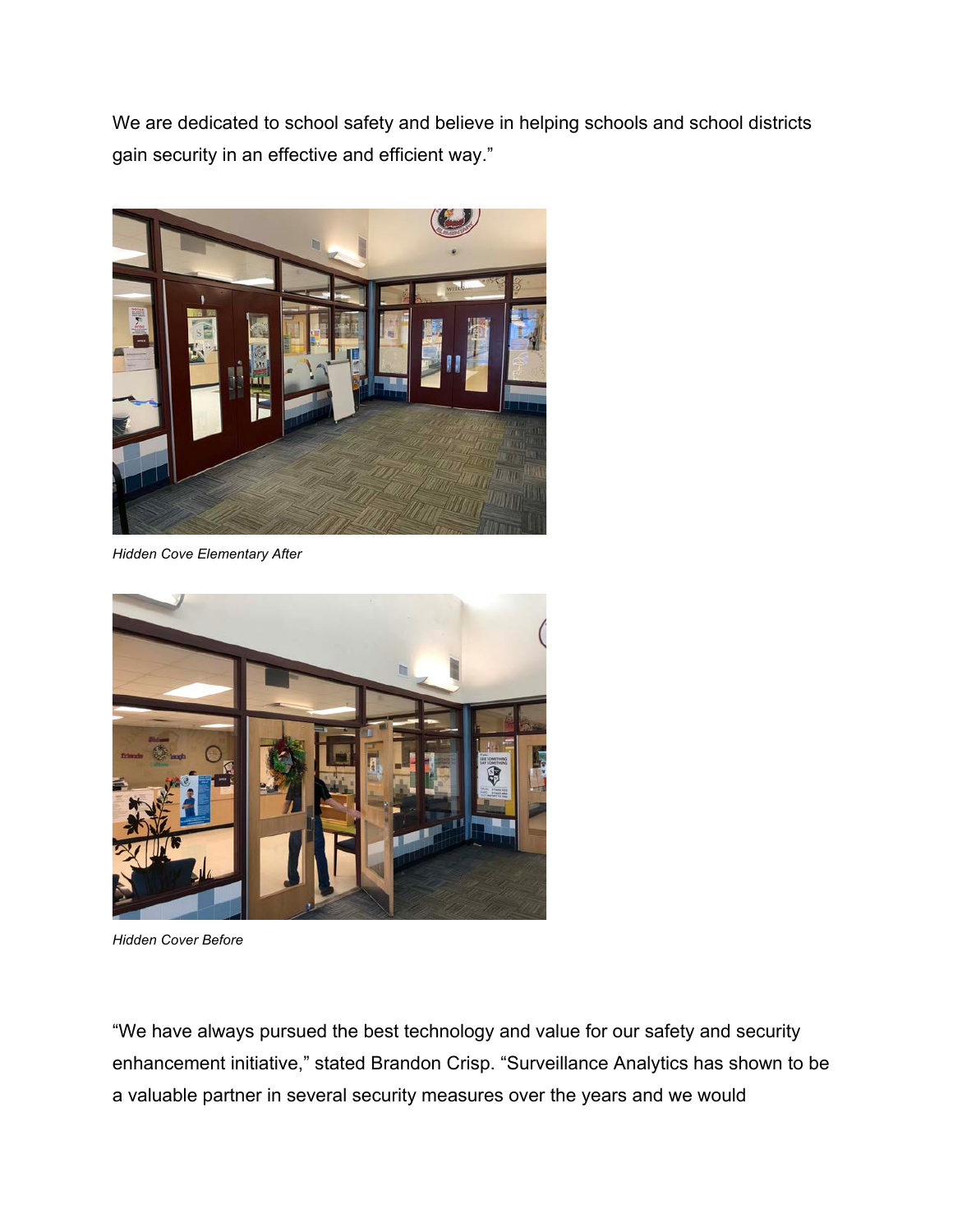recommend their security group for cutting edge security ideas, products and installation."



*Bob Hope Elementary After*



*Bob Hope Elementary Before*